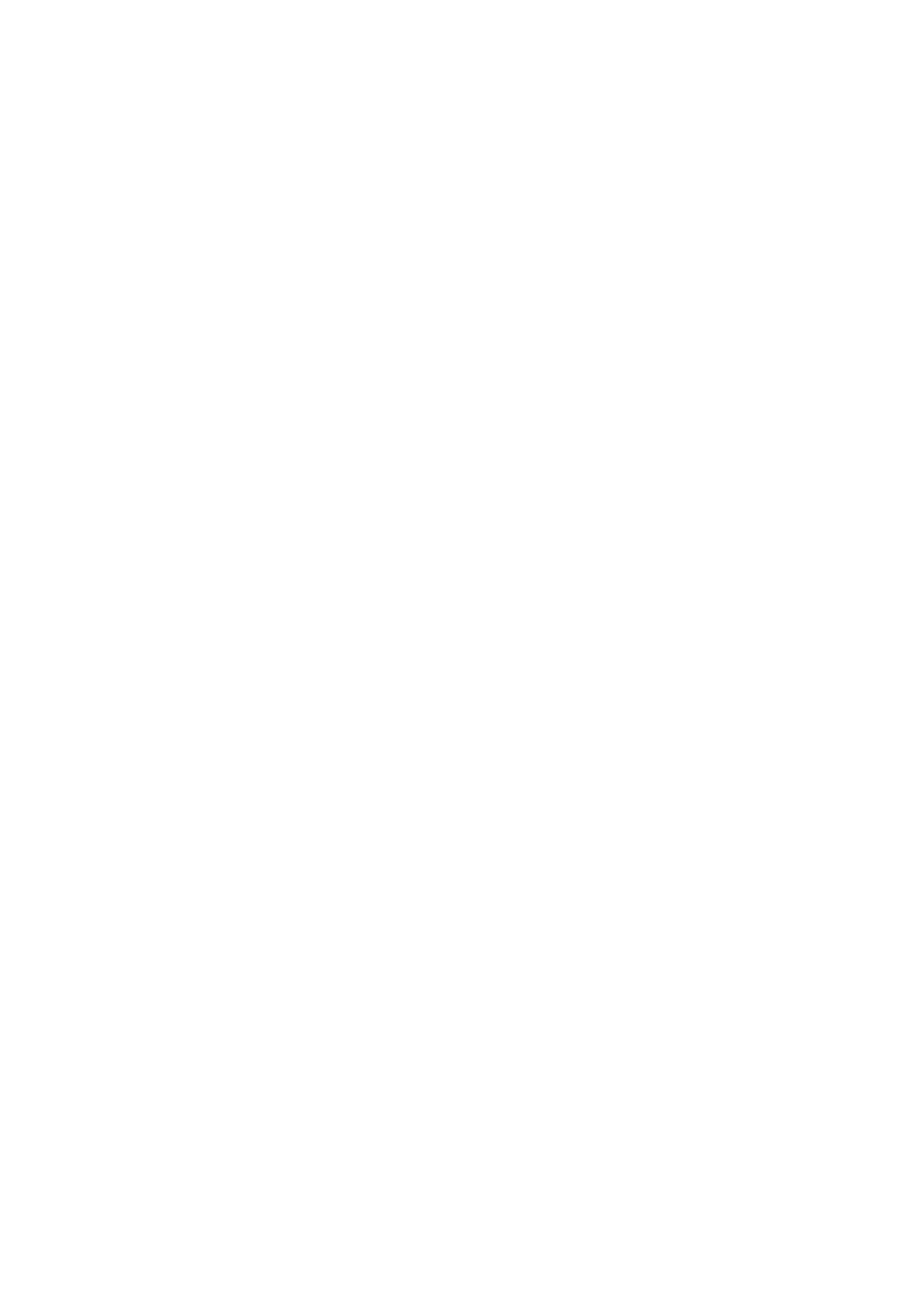| Steel grade,<br>thermal treating<br>mode   | Hardness HRC |      | Average tool<br>durability T, min. |      | Carbide grade of steel |      |  |  |  |
|--------------------------------------------|--------------|------|------------------------------------|------|------------------------|------|--|--|--|
|                                            |              |      |                                    |      |                        |      |  |  |  |
| According to the experimental data         |              |      |                                    |      |                        |      |  |  |  |
| 70Cr12VNbZr                                | 4.5          | 0.80 | 2.453                              | 0.67 | 4.5                    | 0.80 |  |  |  |
| 110Cr12VNbZr                               | 4.5          | 0.80 | 3.029                              | 0.72 | 3.33                   | 0.74 |  |  |  |
| 60Cr9Mo2WVZr                               |              | 0.37 | 4.5                                | 0.8  | 4.5                    | 0.80 |  |  |  |
| According to the regulatory specifications |              |      |                                    |      |                        |      |  |  |  |
| Cr12V1                                     | 2.75         | 0.70 |                                    | 0.37 |                        | 0.37 |  |  |  |

Table 2. Indicators of desirability and non-dimensional auxiliary indicators.

**The modification of the method.** The formula for the calculation of complex desirability has been modified by the introduction of economic expedience coefficients of the researched material. The formula of complex desirability is as follows:

$$
\mathbf{Q} = \sqrt[n]{\prod_{i=1}^{n} q_i k_i},
$$

where n – the number of single desirabilities;  $q$  – the indicator of single desirability;  $k_i$  – the coefficient of economic expedience of the property of the material.

Taking the mechanical properties of high-chromium tool steels (tool durability, hardness, carbide grade) and related factors of economic expedience of these properties as an

example, the following results were obtained:  
\n
$$
Q_{70 \text{Cr12VNBZr}} = \sqrt[3]{0,67 \cdot 2,37 \cdot 0,80 \cdot 0,98 \cdot 0.80 \cdot 3,8} = 1,55;
$$
\n
$$
Q_{110 \text{Cr12VNbZr}} = \sqrt[3]{0,72 \cdot 2,85 \cdot 0,80 \cdot 0,97 \cdot 0,74 \cdot 1,9} = 1,3;
$$
\n
$$
Q_{60 \text{Cr9Mo2WZr}} = \sqrt[3]{0,80 \cdot 3,83 \cdot 0,37 \cdot 0,82 \cdot 0,80 \cdot 3,4} = 1,36;
$$

$$
Q_{\text{Cr12V1}} = \sqrt[3]{0,37 \cdot 1,0 \cdot 0,70 \cdot 1,0 \cdot 0,37 \cdot 1,0} = 0,46.
$$

Table 3. Single and complex indicators of desirability of the researched steels.

| Steel grade,<br>thermal treating | Single desirability indicators of various properties | Complex<br>desirability |                    |       |  |
|----------------------------------|------------------------------------------------------|-------------------------|--------------------|-------|--|
| mode                             | Average tool                                         | Hardness HRC            | Carbide grade      | index |  |
| 70Cr12VNbZr                      | $0.67$ (good)                                        | 0.80 (excellent)        | $0.80$ (excellent) | 1.55  |  |
| 110Cr12VNbZr                     | $0.72$ (good)                                        | $0.80$ (excellent)      | $0.74$ (good)      | 1.3   |  |
| 60Cr9Mo2WVZr                     | $0.80$ (excellent)                                   | $0.37$ (satisf.)        | $0.80$ (excellent) | 1.36  |  |
| Cr12V1                           | $0.37$ (satisf.)                                     | $0.70$ (good)           | $0.37$ (satisf.)   | 0.46  |  |

The analysis of the desirability indicators shows that the highest indicator of hardness was obtained with the steels 70Cr12VNbZr and 110Cr12VNbZr. The steel Cr12V1 shows good performance whereas the steel 60Cr9Mo2WZr performs only satisfactory. But when such mechanical property as tool durability is analyzed the steel 60Cr9Mo2WVZr performs somewhere between "excellent" and "superior". The steels 70Cr12VNbZr and 110Cr12VNbZr demonstrated also excellent performance, while the steel Cr12V1 performed poorly with grade "satisfactory". While analyzing the carbide grade the steels

28